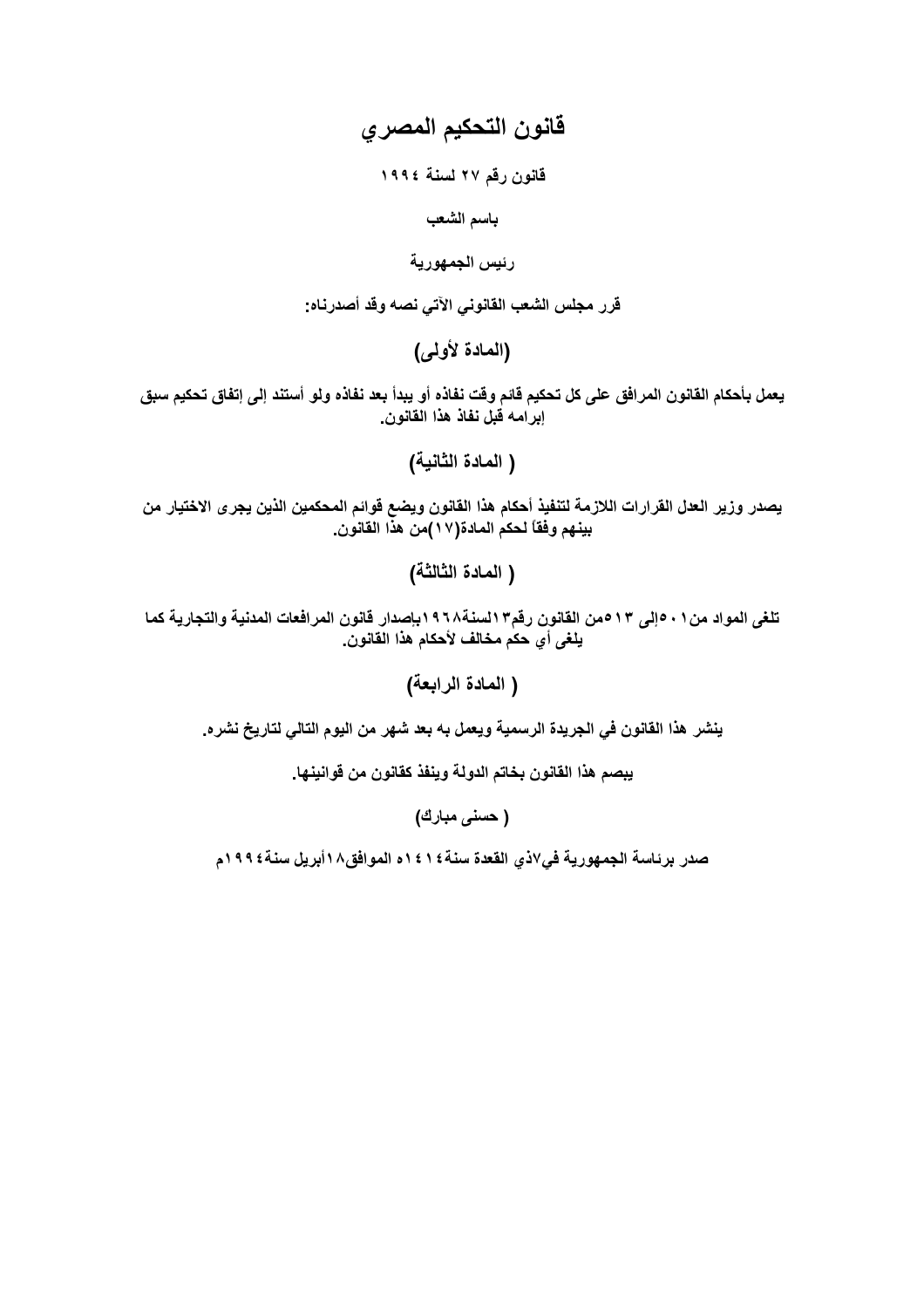# مادة (١)

مع عدم الإخلال بأحكام الإتفاقيات الدولية المعمول بها في جمهورية مصر العربية تسري أحكام هذاعلى كل تحكيم بين أطراف من أشخاص القانون العام أو القانون الخاص أياً كانت طبيعة العلاقة القانونية التي يدور حولها النزاع إذا كان هذا التحكيم يجر ى في مصر أو كان تحكيماً تجارياً دولياً يجر ى في الخارج واتفق أطرافه على إخضاعه لأحكام هذا القانون.

مادة (۲)

يكون التحكيم تجارياً في حكم هذا القانون إذا نشأ النزاع حول علاقة قانونية ذات طابع إقتصادي عقدية كانت أو غير عقدية ويشمل ذلك على سبيل المثال توريد السلع أو الخدمات والوكالات التجارية وعقوود التشييد والخبرة الهندسية أو الفنية ومنح التراخيص الصناعية والسياحية وغيرها ونقل التكنولوجيا والاستثمار وعقود التنمية وعمليات البنوك والتأمين والنقل وعمليات تنقيب واستخراج الثروات الطبيعية وتوريد الطاقة ومد أنابيب الغاز أو النفط وشق الطرق والانفاق واستصلاح الأراضى الزراعية وحماية البينة وإقامة المفاعلات النووية.

مادة (۳)

يكون التحكيم دولياً في حكم هذا القانون إذا كان موضوعه نزاعاً يتعلق بالتجارة الدولية وذلك في الأحوال الآتية:

أولاً: إذا كان المركز الرئيسي لأعمال كل من طرفي التحكيم يقع في دولتين مختلفتين وقت إبرام اتفاق التحكيم فاذا كان لأحد الطرفين عدة مراكز للأعمال فالعبرة بالمركز الأكثر ارتباطاً بموضوع اتفاق التحكيم وإذا لم يكن لأحد طرفى التحكيم مركز أعمال فالعبرة بمحل اقامته المعتاد.

ثانياً: إذا اتفق طرفاً التحكيم على اللجوع إلى منظمة تحكيم دائمة أو مركز للتحكيم يوجد مقره داخل جمهورية مصر العربية أو خارجها.

ثالثاً: إذا كان موضوع النزاع الذي يشمله اتفاق التحكيم يرتبط بأكثر من دولة واحدة.

رابعاً: إذا كان المركز الرئيسي لأعمال كل من طرفي التحكيم يقع في نفس الدولة وقت ابرام اتفاق التحكيم وكان أحد الأماكن التالية واقعاً خارج هذه الدولة.

(أ) مكان إجراء التحكيم كما عينه اتفاق التحكيم أو أشار إلى كيفية تعيينه.

(ب) مكان تنفيذ جانب جو هر ي من الإلتزامات الناشئة عن العلاقة التجارية بين الطرفين.

(ج) المكان الأكثر ارتباطاً بموضوع النزاع.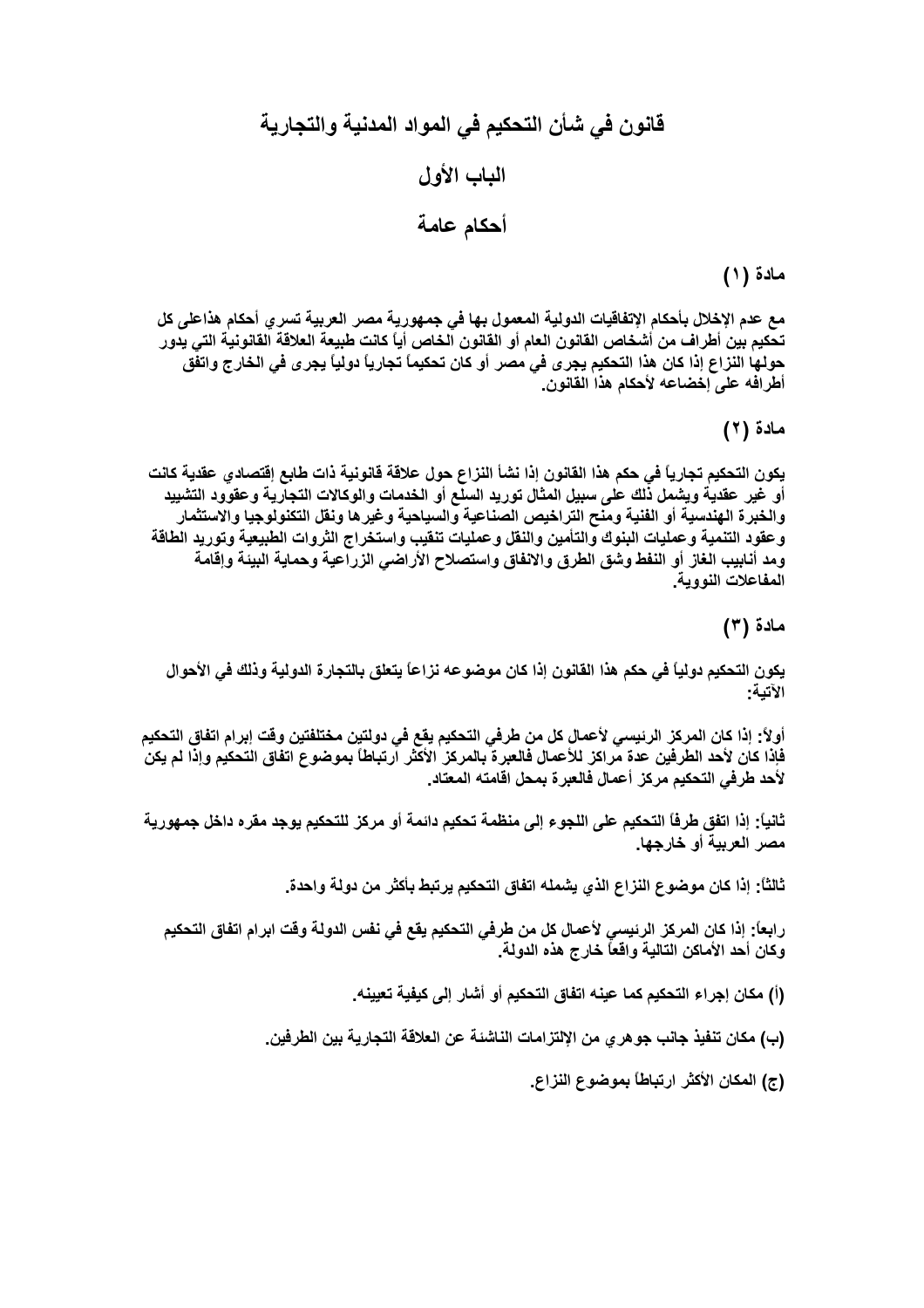مادة (٤)

١- ينصرف لفظ "التحكيم" في حكم هذا القانون إلى التحكيم الذي ينطبق عليه طرفاً النزاع بإرادتهما الحرة سواع كانت الجهة التي تتولى إجراءات التحكيم بمقتضى اتفاق الطرفين منظمة أو مركز دائم للتحكيم أو لم يكن كذلك.

٢- وتنصر.ف عبارة"هيئة التحكيم" إلى الهيئة المشكلة من محكم واحد أو أكثر للفصل في النزاع المحال إلى التحكيم أما لفظ "المحكمة"فينصرف إلى المحكمة التابعة للنظام القضائي في الدولة.

٣- وتنصرف عبارة"طرفي التحكيم" في هذا القانون إلى أطراف التحكيم ولو تعددوا.

مادة (٥)

في الأحوال التي يجيز فيها هذا القانون لطرفي التحكيم اختيار الإجراء الواجب الإتباع في مسألة معينة تضمن ذلك حقهما في الترخيص للغير في اختيار هذا الإجراء ويعتبر من الغير في هذا الشأن كل منظمة أو مركز للتحكيم في جمهورية مصر العربية أو في خارجها.

مادة (٦)

إذا اتفق طرفاً التحكيم على اخضاع العلاقة القانونية بينهما لأحكام عقد نموذجي أو اتفاقية دولية أو أية وثيقة أخر ى وجب العمل بأحكام هذه الوثيقة بما تشمله من أحكام خاصة بالتحكيم.

مادة (٧)

١- ما لم يوجد اتفاق خاص بين طرفي التحكيم يتم تسليم أي رسالة أو إعلان إلى المرسل إليه شخصيا أو في مقر عمله أو في محل إقامته المعتاد أو في عنوانه البريدي المعروف للطرفين أو المحدد في مشارطة التحكيم أو في الوثيقة المنظمة للعلاقة التي يتناولها التحكيم.

٢ ـ وإذا تعذر معرفة أحد هذه العناوين بعد إجراء التحريات اللازمة يعتبر التسليم قد تم إذا كان الإعلان بكتاب مسجل إلى أخر مقر عمل أو محل إقامة معتاد أو عنوان بريدي معروف للمرسل إليه.

٣- لا تسرى أحكام هذه المادة على الإعلانات القضائية أمام المحاكم.

مادة (۸)

إذا استمر أحد طرفي النزاع في إجراءات التحكيم مع علمه بوقوع مخالفة لشرط في اتفاق التحكيم أو لحكم من أحكام هذا القانون مما يجوز الإتفاق على مخالفته ولم يقدم اعتراضا على هذه المخالفة في الميعاد المتفق عليه أو في وقت معقول عند عدم الإتفاق اعتبر ذلك نزولاً منه عن حقه في الاعتراض.

مادة (٩)

١- يكون الإختصاص بنظر مسائل التحكيم التي يحيلها هذا القانون إلى القضاء المصرى للمحكمة المختصة أصلاً بنظر النزاع أما إذا كان التحكيم تجارياً دولياً سواء جرى في مصر أو في الخارج فيكون الإختصاص لمحكمة استئناف القاهرة ما لم يتفق الطرفان على اختصاص محكمة استئناف أخرى في مصر.

٢- وتظل المحكمة التي ينعقد لها الاختصاص وفقاً للفقرة السابقة دون غيرها صاحبة الإختصاص حتى انتهاء جميع إجراءات التحكيم.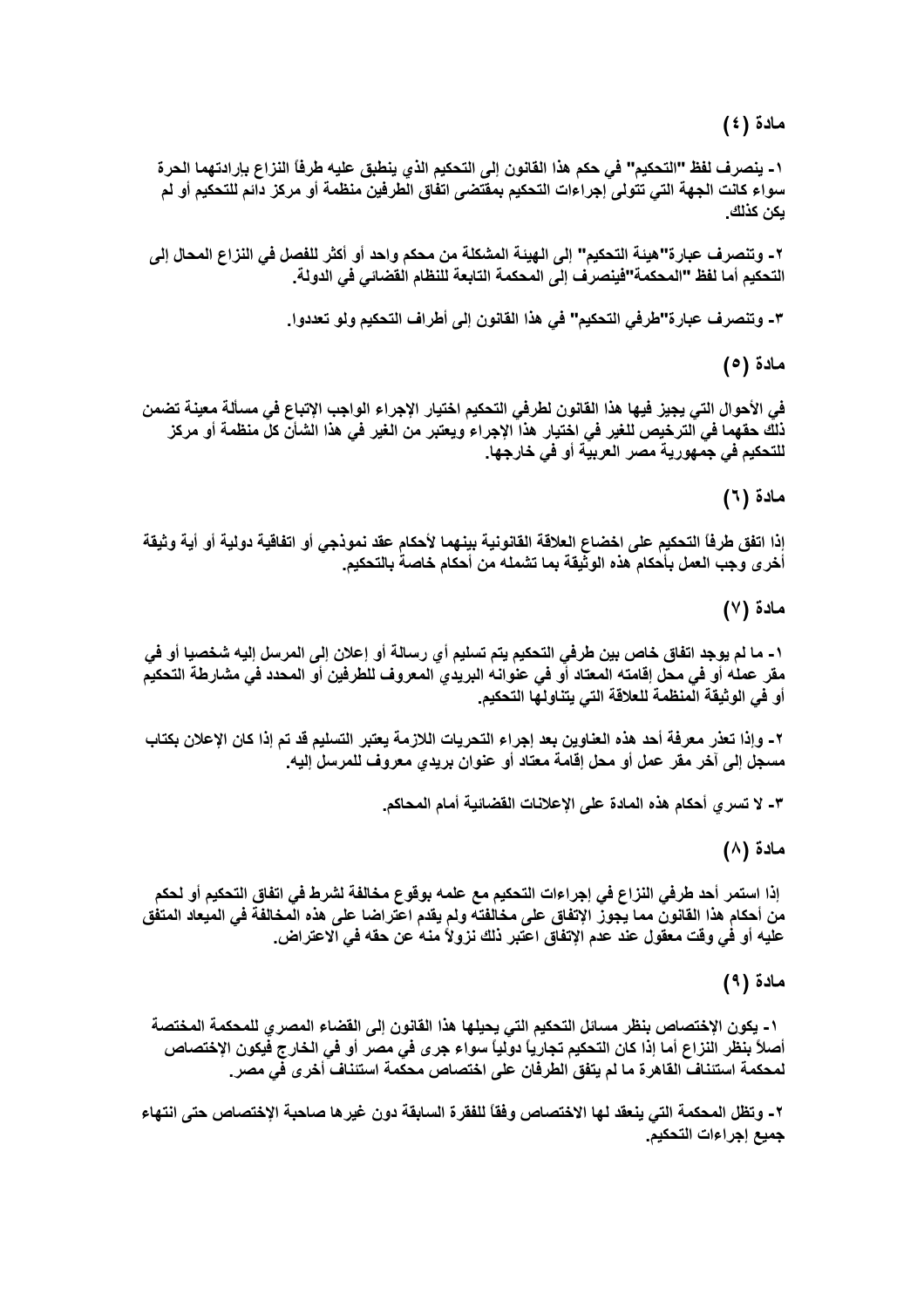# الباب الثاني اتفاق التحكيم

# مادة(۱۰)

١ ـ اتفاق التحكيم هو اتفاق الطرفين على الالتجاء إلى التحكيم لتسوية كل أو بعض المناز عات التي نشأت أو يمكن أن تنشأ بينهما بمناسبة علاقة قانونية معينة عقدية كانت أو غير عقدية.

٢ ـ يجوز أن يكون اتفاق التحكيم سابقاً على قيام النزاع سواء قام مستقلاً بذاته أو ورد في عقد معين بشأن كل أو بعض المناز عات التي قد تنشأ بين الطِّرفين وفي هذه الحالةُ يجب أن يحدد موضوع النزاع في بيان الدعوى المشار إليه في الفقرة الأولى من المادة( ٣٠) من هذا القانون كما يجوز أن يتم اتفاق التحكيم بعد قيام النزاع ولو كانت قد أقيمت في شأنـه دعوى أمـام جـهة قضائيـة وفي هذه الحالـة يجب أن يـحدد الإتفاق المسـائل التي يشملها التحكيم وإلا كان الإتفاق باطلاً.

٣- ويعتبر اتفاق على التحكيم كل إحالة ترد في العقد إلى وثيقة تتضمن شرط تحكيم إذا كانت الإحالة واضحة في اعتبار هذا الشرط جزءً من العقد.

مادة (١١)

لا يجوز الإتفاق على التحكيم إلا للشخص الطبيعي أو الإعتبار ، الذي يملك التصرف في حقوقه ولا يجوز التحكيم في المسائل التي لا يجوز فيها الصلح.

مادة (١٢)

يجب أن يكون إتفاق التحكيم مكتوباً وإلا كان باطلاً ويكون اتفاق التحكيم مكتوباً إذا تضمنه محرر وقعه الطرفان أو إذا تضمنه ما تبادله الطرفان من رسائل أو برقيات أو غيرها من وسائل الاتصال المكتوبة.

مادة (١٣)

١- يجب على المحكمة التي يرفع إليها نزاع يوجد بشأنه اتفاق تحكيم أن تحكم بعدم قبول الدعوى إذا دفع المدعى عليه بذلك قبل إبدائه أي طلب أو دفاع في الدعوى.

٢- ولا يحول رفع الدعو ى المشار إليها في الفقرة السابقة دون البدء في إجراءات التحكيم أو الاستمرار فيها أو إصدار حكم التحكيم.

مادة (١٤)

يجوز للمحكمة المشار إليها في المادة (٩) من هذا القانون أن تأمر بناءً على طلب أحد طرفي التحكيم بإتخاذ تدابير. موقتة أو تحفظية سواءً قبل البدء في إجراءات التحكيم أو أثناء سير ها.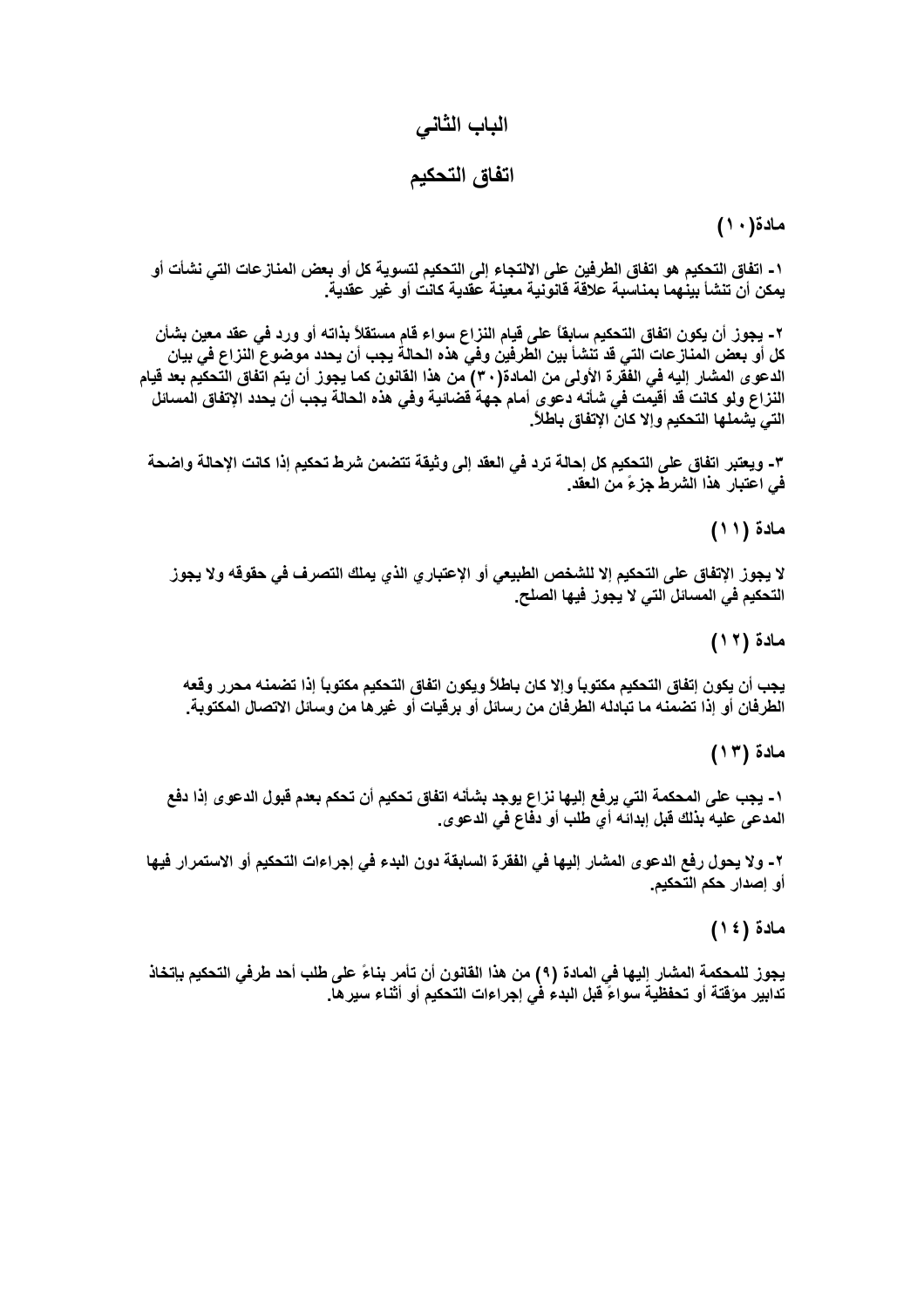### الباب الثالث

### هيئة التحكيم

مادة (١٥)

١ ـ تشكل هيئة التحكيم بإتفاق الطرفين من محكم واحد أو أكثر فإذا لم يتفقا على عدد المحكمين كان العدد ثلاثة

٢ ـ إذا تعدد المحكمون وجب أن يكون عددهم وترا وإلا كان التحكيم باطلاً.

مادة (١٦)

١- لا يجوز أن يكون المحكم قاصراً أو محجوراً عليه أو محروماً من حقوقه المدنية بسبب الحكم عليه في جناية أو جنحة مخلة بالشرف أو بسبب شهر إفلاسه ما لم يرد إليه اعتباره.

٢ - لا يشترط أن يكون المحكم من جنس أو جنسية معينة إلا إذا إتفق طرفًا التحكيم أو نص القانون على غير ذلك

٣- يكون قبول المحكم القيام بمهمته كتابة ويجب عليه أن يفصح عند قبوله عن أية ظروف من شأنها إثارة شكوك حول استقلاله أو حيدته.

مادة (١٧)

١- لطرفي التحكيم الاتفاق على اختيار المحكمين وعلى كيفية ووقت اختيار هم فإذا لم يتفقا اتبع ما يأتى:

(أ) إذا كانت هيئة التحكيم مشكلة من محكوم واحد تولت المحكمة المشار إليها في المادة (٩) من هذا القانون اختيار ه بناءً على طلب أحد الطرفين.

(ب) فإذا كانت هيئة التحكيم مشكلة من ثلاث محكمين اختار كل طرف محكماً ثم يتفق المحكمان على اختيار المحكم الثالث فإذا لم يعين أحد الطرفين محكمه خلال الثلاثين يوماً التالية لتسلمه طلباً بذلك من الطرف الآخر أو إذا لم يتفق المحكمان المعينان على اختيار المحكم الثالث خلال الثلاثين يوماً التالية لتاريخ تعيين آخر هما تولت المحكمة المشار إليها في المادة (٩) من هذا القانون اختياره بناءً على طلب أحد الطرفين ويكون للمحكم الذي إختاره المحكمان المعينان أو الذي اختارته المحكمة رئاسة هيئة التحكيم وتسرى هذه الأحكام في حالة تشكيل هيئة التحكيم من أكثر. هيئة من ثلاثة محكمين.

٢ ـ وإذا خالف أحد الطرفين إجراءات اختيار المحكمين التي اتفقا عليها أو لم يتفقا أو لم يتفق المحكمان المعينان على أمر مما يلزم اتفاقهما عليه أو إذا تخلف الغير عن أداء ما عهد به اليه في هذا الشأن وتولت المحكمة المشار إليها في المادة(٩) من هذا القانون بناءً على طلب أحد الطرفين القيام بالإجراء أو بالعمل المطلوب ما لم ينص في الاتفاق على كيفية أخرى لإتمام هذا الإجراء أو العمل.

٣- وتراعى المحكمة في المحكم الذي تختاره الشروط التي يتطلبها هذا القانون وتلك التي اتفق عليها الطرفان وتصدر قرار ها باختيار المحكم على وجه السرعة ومع عدم الإخلال بأحكام المادتين(١٨و ١٩) من هذا القانون لا يقبل هذا القرار الطعن فيه بأي طريق من طرق الطعن.

مادة (١٨)

١ ـ لا يجوز رد المحكم إلا إذا قامت ظروف تثير شكوكاً جدية حول حيدته أو استقلاله.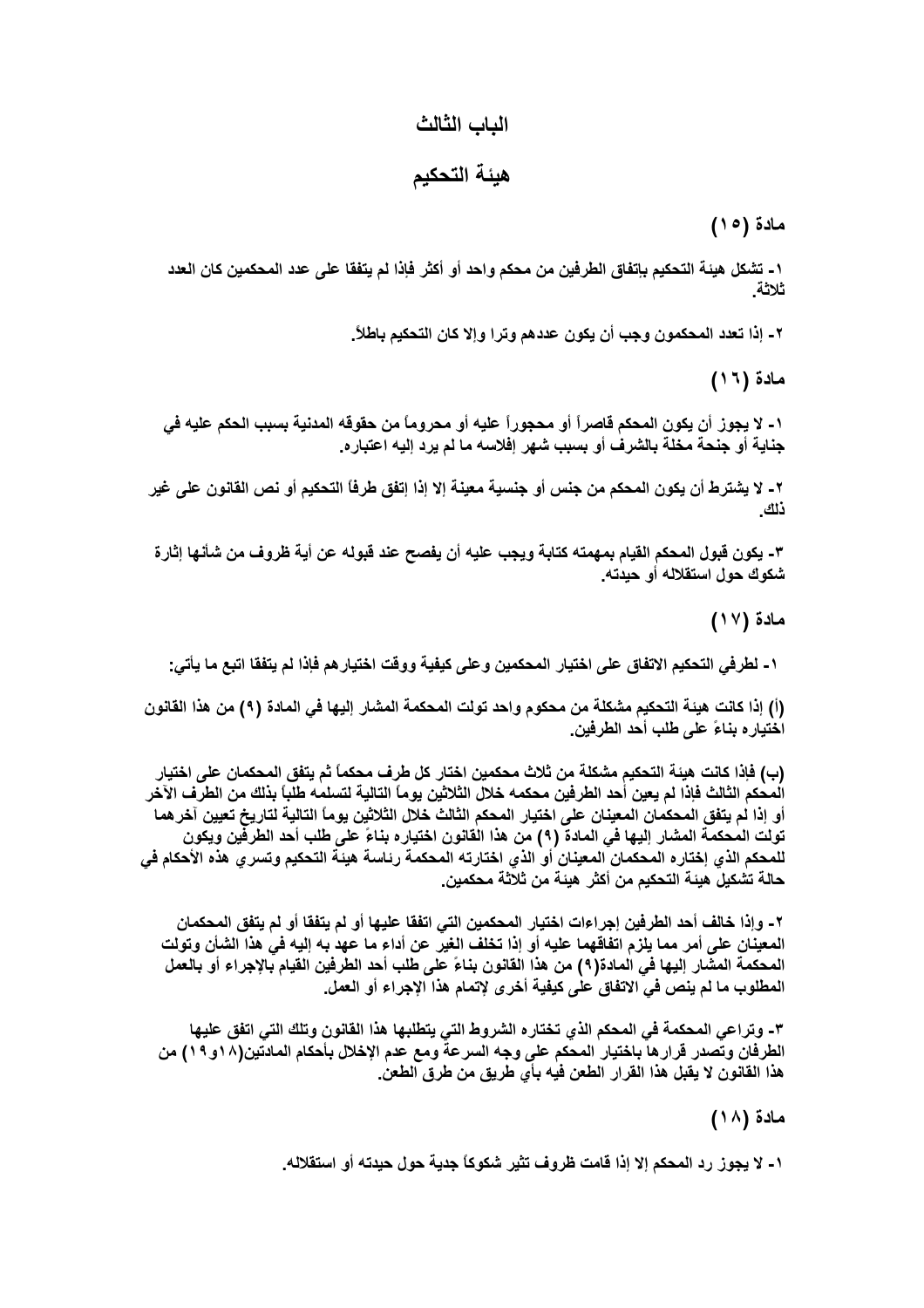٢ ـ ولا يجوز لأي من طرفي التحكيم رد المحكم الذي عينه أو اشتراك في تعيينه إلا لسبب تبينه بعد أن تم هذا التعبين

مادة (١٩)

١- يقدم طلب الرد كتابة إلى هيئة التحكيم مبيناً فيه أسباب الرد خلال خمسة عشر يوماً من تاريخ علم طالب الرد بتشكيل هذه الهيئة أو بالظروف المبررة للرد فإذا لم يتنحى المحكم المطلوب رده فصلت هيئة التحكيم في الطلب

٢ ـ ولا يقبل طلب الرد ممن سبق له تقديم طلب برد المحكم نفسه في ذات التحكيم.

٣- لطالب الرد أن يطعن في الحكم برفض طلبه خلاله ثلاثين يوماً من تاريخ إعلانه به أمام المحكمة المشار إليها في المادة (٩) من هذا القانون ويكون حكمها غير قابل للطعن بأي طريق.

٤- لا يترتب على تقديم طلب الرد أو على الطعن في حكم التحكيم الصادر برفضه وقف إجراءات التحكيم وإذا حكم برد المحكم سواء من هيئة التحكيم أو من المحكمة عند نظر الطعن ترتب على ذلك إعتبار ما يكون قد تم من إجراءات التحكيم بما في ذلك حكم المحكمين كأن لم يكن.

#### مادة (٢٠)

إذا تعذر على المحكم أداء مهمته أو لم يباشر ها أو انقطع عن أدائها بما يؤدي إلى تأخير لا مبرر له في إجراءات التحكيم ولم يتنح ولم يتفق الطرفان على عزله جاز للمحكمة المشار إليها في المادة(٩) من هذا القانون الأمر بإنـهاء مـهمتـه بنـاءً على طلب أي من الطرفين.

مادة (٢١)

إذا انتهت مهمة المحكم بالحكم برده أو عزله أو تنحيه أو بأي سبب آخر وجب تعيين بديل له طبقا للإجراءات التي تتبع في اختيار المحكم الذي انتهت مهمته.

مادة (٢٢)

١ ـ تفصل هيئة التحكيم في الدفوع المتعلقة بعدم اختصاصها بما في ذلك الدفوع المبينة على عدم وجود اتفاق تحكيم أو سقوطه أو بطلانه أو عدم شموله لموضوع النزاع.

٢ ـ يجب التمسك بهذه الدفوع في ميعاد لا يجاوز ميعاد تقديم دفاع المدعى عليه المشار إليه في الفقرة الثانية من المادة (٣٠) من هذا القانون ولا يترتب على قيام أحد طرفي التحكيم بتعيين محكم أو الاشتراك في تعيينه سقوط حقه في تقديم أي من هذه الدفوع أما الدفع بعدم شمول اتفاق التحكيم لما يثيره الطرف الآخر من مسائل أثناء نظر النزاع فيجب التمسك به فوراً وإلا سقط الحق فيه ويجوز في جميع الأحوال أن تقبل هيئة التحكيم الدفع المتأخر إذا رأت أن التأخير كان لسبب مقبول.

٣- تفصل هيئة التحكيم في الدفوع المشار إليها في الفقرة الأولى من هذه المادة قبل الفصل في الموضوع أو أن تضمها إلى الموضوع لتفصل فيهما معا فإذا قضّت برفض الدفّع فلا يجوز التمسك به إلا بطّريق رفع دعوى بطلان حكم التحكيم المنهى للخصومة كلها وفقا للمادة(٥٣) من هذا القانون.

مادة (٢٣)

يعتبر شرط التحكيم اتفاقاً مستقلاً عن شروط العقد الآخر ولا يترتب على بطلان العقد أو فسخه أو إنهائه أي أثر على شرط التحكيم الذي يتضمنه إذا كان هذا الشرط صحيحاً في ذاته.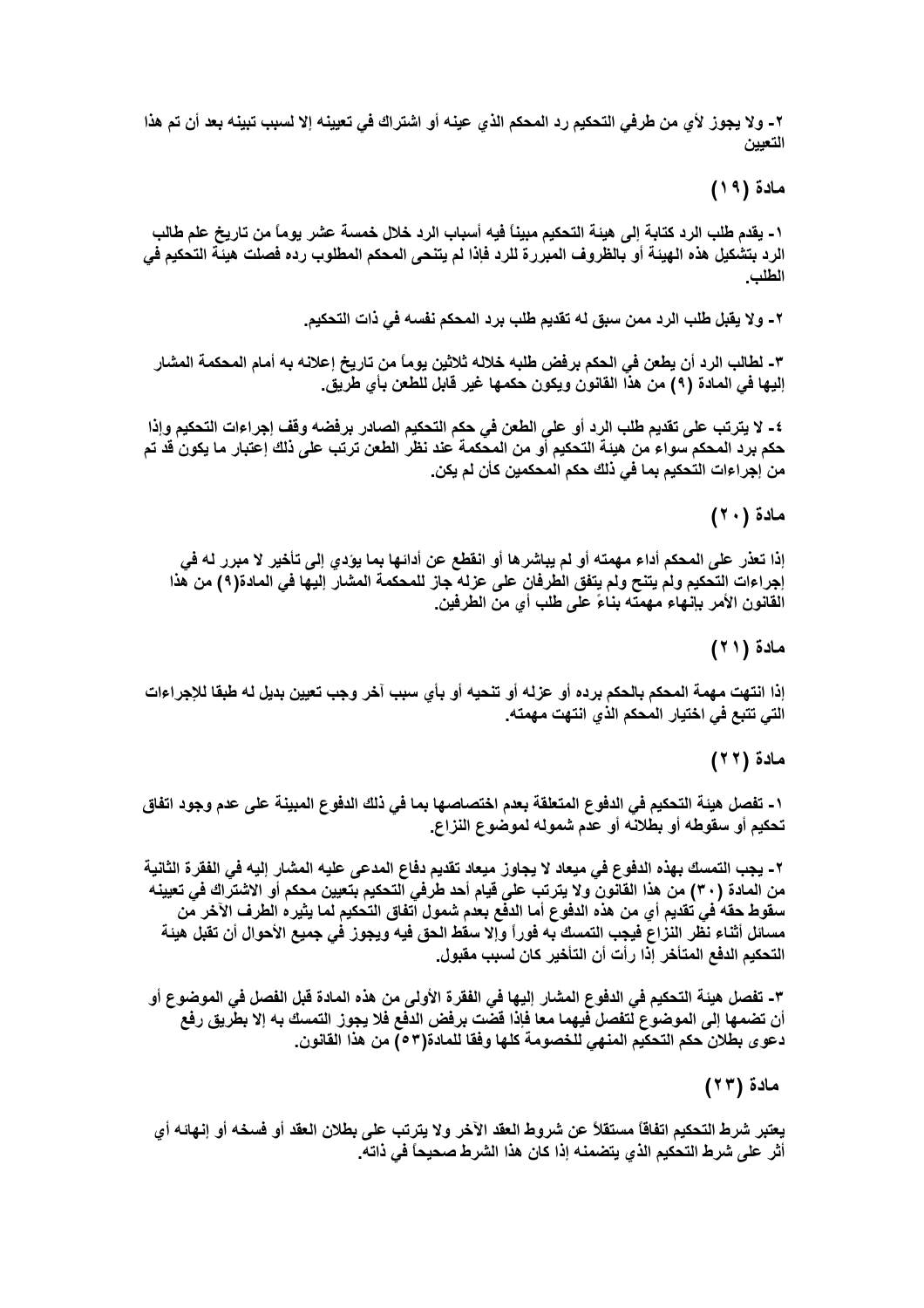مادة(٢٤)

١- يجوز لطرفي التحكيم الإتفاق على أن يكون لهيئة التحكيم بناءً على طلب أحدهما أن تأمر أياً منهما بإتخاذ<br>ما تراه من تدابير موقتة أو تحفظية تقتضيها طبيعة النزاع وأن تطلب تقديم ضمان كاف لتغطية نفقات التدابير الذي تأمر به .

٢- وإذا تخلف من صدر إليه الأمر عن تنفيذه جاز لهيئة التحكيم بناءً على طلب الطرف الآخر أن تأذن لهذا<br>الطرف في إتخاذ الإجراءات اللازمة لتنفيذه وذلك دون إخلال بحق هذا الطرف في أن يطلب رئيس المحكمة المشار إليها في المادة(٩) من هذا القانون الأمر بالتنفيذ.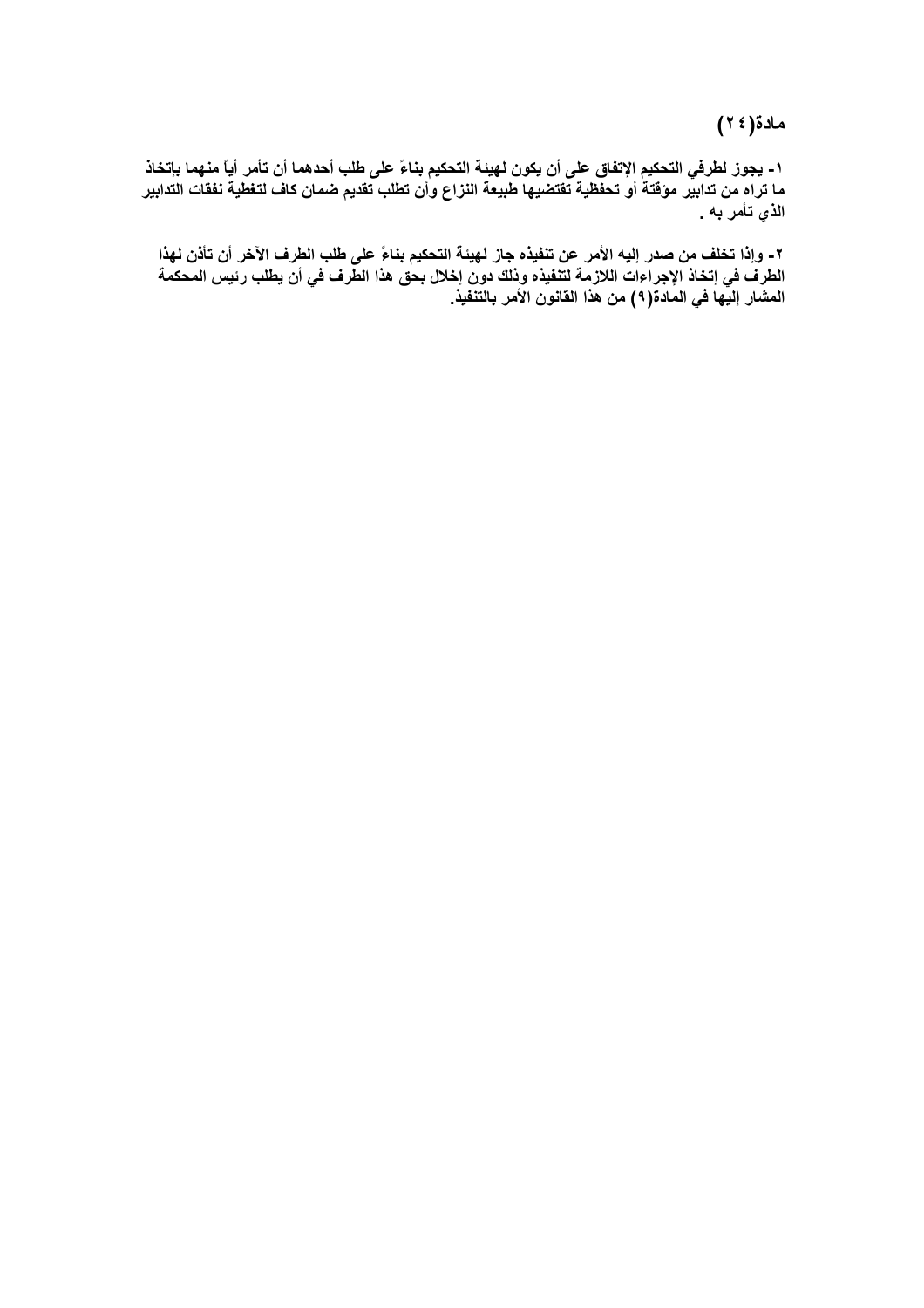# الباب الرابع

إجراءات التحكيم

مادة (٢٥)

لطرفي التحكيم الإتفاق على الإجراءات التي تتبعها هيئة التحكيم بما في ذلك حقهما في إخضاع هذه الإجراءات للقواعد النافذة في أي منظمة أو مركز تحكيم في جمهورية مصر العربية أو خارجها فإذا لم يوجد مثل هذا الإتفاق كان لهيئة التحكيم مع مراعاة أحكام هذا القانون أن تختار إجراءات التحكيم التي تراها مناسىة

مادة (٢٦)

يعامل طرفا التحكيم على قدم المساواة وتهيأ لكل منهما فرصة متكافئة وكاملة لعرض دعواه.

مادة (٢٧)

تبدأ اجراءات التحكيم من اليوم الذي يتسلم فيه المدعى عليه طلب التحكيم من المدعي ما لم يتفق الطرفان على موعد آخر.

مادة (۲۸)

لطرفي التحكيم الإتفاق على مكان التحكيم في مصر أو خارجها فإذا لم يوجد إتفاق عينت هيئة التحكيم مكان التحكيم مع مراعاة ظروف الدعوى وملائمة المكان لأطرافها ولا يخل ذلك بسلطة هيئة التحكيم في أن تجتمع في أي مكان تراه مناسبا للقيام بإجراء من إجراءات التحكيم كسماع أطراف النزاع أو الشهود أو الخبراء أو الإطلاع على مستندات أو معاينة بضاعة أو أموال أو إجراء مداولة بين أعضائها أو غير ذلك.

مادة (٢٩)

١- يجرى التحكيم باللغة العربية ما لم يتفق الطرفان أو تحدد هيئة التحكيم لغة أو لغات أخرى ويسرى حكم الإتفاق أو القرار على لغة البيانات والمذكرات المكتوبة وعلى المرافعات الشفهية وكذلك على كل قرار تتخذه هذه الهيئة أو رسالة توجهها أو حكم تصدره ما لم ينص اتفاق الطرفين أو قرار هيئة التحكيم على غير ذلك.

٢ ـ ولـهيئـة التحكيم أن تقرر أن يرفق بكل أو بعض الوثائق المكتوبـة التي تقدم في الدعو ي ترجمـة إلـي اللـغة أو اللغات المستعملة في التحكيم وفي حالة تعدد هذه اللغات يجوز قصر الترجمة على بعضها.

مادة (٣٠)

١- يرسل المدعى خلال الميعاد المتفق عليه بين الطرفين أو الذي تعينه هيئة التحكيم إلى المدعى عليه وإلى كل واحد من المحكمين بياناً مكتوباً بدعواه يشتمل على اسمه وعنوانه واسم المدعى عليه وعنوانه وشرح لوقائع الدعو ى وتحديد للمسائل محل النزاع وطلباته وكل أمر آخر يوجب اتفاق الطرفين ذكره في هذا البيان.

٢- ويرسل المدعى عليه خلال الميعاد المتفق عليه بين الطرفين أو الذي تعينه هيئة التحكيم إلى المدعى وكل واحد من المحكمين مذكرة مكتوبة بدفاعه رداً على ما جاء ببيان الدعوى وله أن يضمن هذه المذكرة أية طلبات عارضة متصلة بموضوع النزاع أو أن يتمسك بحق ناشئ عنه بقصد الدفع بالمقاصة وله ذلك ولو في مرحلة لاحقه من الإجراءات إذا رأت هيئة التحكيم أن الظروف تبرر الأخير.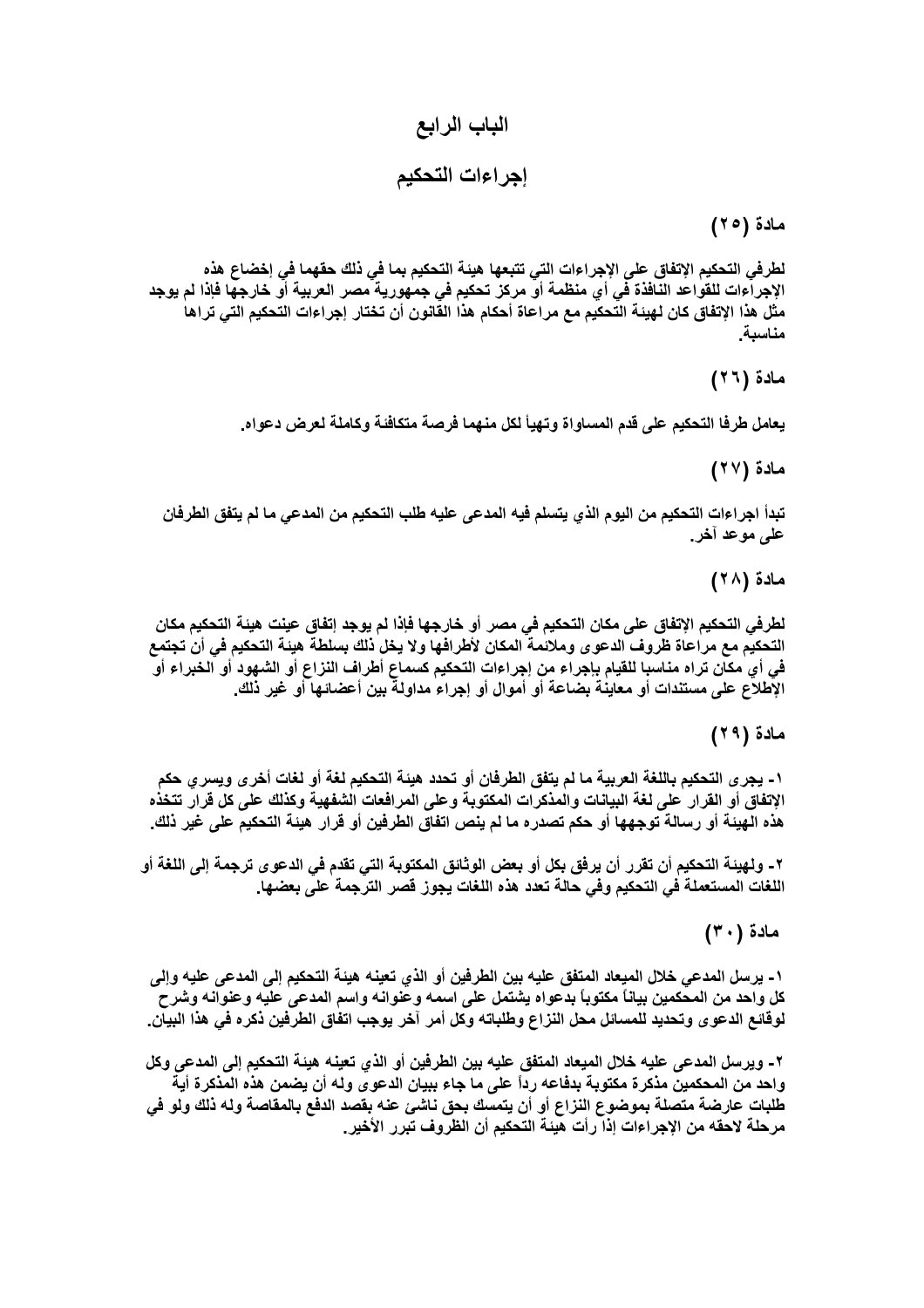٣- يجوز لكل من الطرفين أن يرفق ببيان الدعوى أو بمذكرة الدفاع على حسب الأحوال صوراً من الوثانق التي يستند إليها وأن يشير إلى كل أو بعض الوثائق وأدلة الإثبات التي يعتزم تقديمها ولا يخل هذا بحق هيئة التحكيم في أي مرحلة كانت عليها الدعوى في طلب تقديم أصول المستندات أو الوثائق التي يستند إليها أي من طرفي الدعو .

مادة (٣١)

ترسل صورة مما يقدمه أحد الطرفين إلى هيئة التحكيم من مذكرات أو مستندات أو أوراق أخرى إلى الطرف الآخر وكذلك ترسل إلى كل من الطرفين صورة من كل ما يقدم إلى الهيئة المذكورة من تقارير الخبراء و المستندات و غير ها من الأدلة.

مادة (٣٢)

لكل من طرفي التحكيم تعديل طلباته أو أوجه دفاعه أو استكمالها خلال اجراءات التحكيم ما لم تقرر هيئة التحكيم عدم قبول ذلك منعاً من تعطيل الفصل في النزاع.

مادة (٣٣)

١- تعقد هيئة التحكيم جلسات مرافعة لتمكين كل من الطرفين من شرح موضوع الدعوى وعرض حججه وأدلته ولها الاكتفاء بتقديم المذكرات والوثائق المكتوبة ما لم يتفق الطِّرفان علِّي غير ذلك.

٢- ويجب إخطار طرفي التحكيم بمواعيد الجلسات والاجتماعات التي تقرر هيئة التحكيم عقدها قبل التاريخ الذي تعينه لذلك بوقت كاف تقدر ه هذه الـهيئة حسب الظروف.

٣- وتدون خلاصة وقائع كل جلسة تعقدها هيئة التحكيم في محضر تسلم صورة منه إلى كل من الطرفين ما لم يتفقا على غير ذلك.

٤- ويكون سماع الشهود والخبراء بدون أداء يعين.

مادة (٣٤)

١- إذا لم يقدم المدعى دون عذر مقبول بياناً مكتوباً بدعواه وفقا للفقرة الأولى من المادة(٣٠) وجب أن تأمر هيئة التحكيم بإنـهاء اجراءات التحكيم ما لم يتفق الطرفان على غير ذلك.

٢ ـ وإذا لم يقدم المدعى عليه مذكرة بدفاعه وفقًا للفقرة الثانية من المادة( ٣٠) من هذا القانون وجب أن تستمر. هيئة التحكيم في إجراءات التحكيم دون أن يعتبر. ذلك بذاته إقرارا من المدعى عليه بدعوى المدعى ما لم يتفق الطرفان على غير ذلك.

مادة (٣٥)

إذا تخلف أحد الطرفين عن حضور إحدى الجلسات أو عن تقديم ما طلب منه من مستندات جاز لهيئة التحكيم الاستمرار في اجراءات التحكيم وإصدار حكم في النزاع إستناداً إلى عناصر الإثبات الموجودة أمامها.

مادة (٣٦)

١- لهينة التحكيم تعيين خبيراً أو أكثر لتقديم تقرير مكتوب أو شفهى يثبت في محضر الجلسة بشأن مسائل معينة تحددها وترسل إلى كل من الطرفين من قرارها بتحديد المهمة المسندة إلى الخبير.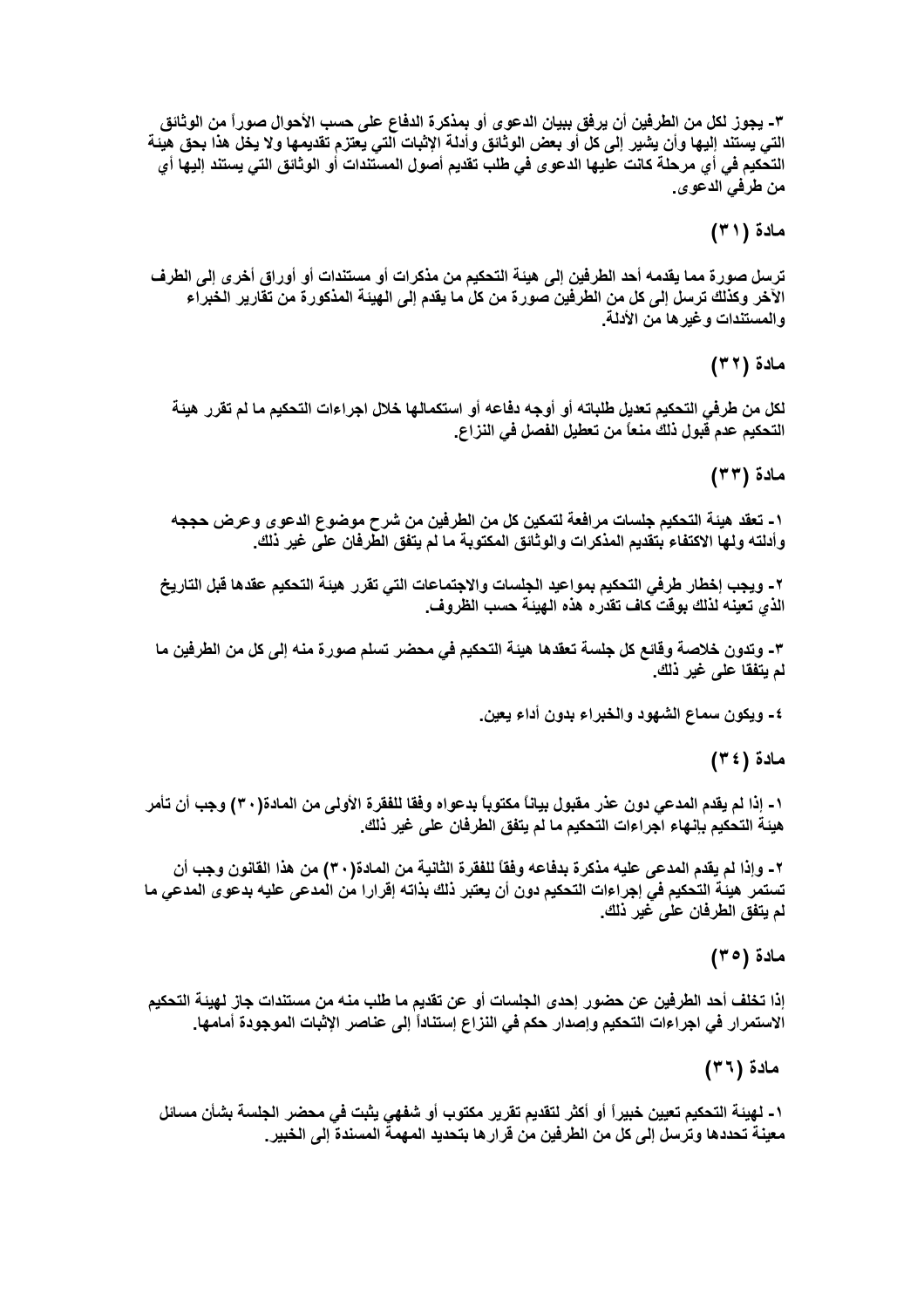٢- وعلى كل من الطرفين أن يقدم إلى الخبير المعلومات المتعلقة بالنزاع وأن يمكنه من معاينة وفحص ما يطلبه من وثائق أو بضائع أو أموال أخرى متعلقة بالنزاع وتفصل هيئة التحكيم في كل نزاع يقوم بين الخبير وأحد الطرفين في هذا الشأن.

٣- وترسل هيئة التحكيم صورة من تقرير الخبير بمجرد إيداعه إلى كل من الطرفين مع إتاحة الفرصة له لإبداء رأيه فيه ولكل من الطرفين الحق في الإطلاع على الوثائق التي أستند إليها الخبير في تقريره وفحصها.

٤- ولهيئة التحكيم بعد تقديم تقرير الخبير أن تقرر من تلقاء نفسها أو بناءً على طلب أحد طرفي التحكيم عقد جلسة لسماع أقوال الخبير مع إتاحة الفرصة للطرفين لسماعه ومناقشته بشأن ما ورد في تقريره ولكل من الطرفين أن يقدم في هذه الجلسة خبيراً أو أكثر من طرفه لإبداء الرأي في المسائل التي تناولها تقرير الخبير الذي عينته هيئة التحكيم ما لم يتفق طرفا التحكيم على غير ذلك.

مادة (٣٧)

يختص رئيس المحكمة المشار إليها في المادة(٩) من هذا القانون بناءً على طلب هيئة التحكيم بما يأتي:

(أ) الحكم على من يتخلف من الشهود عن الحضور لو يمتنع عن الإجابة بالجزاءات المنصوص عليها في المادتين٨٧و ٨٠من قانون الإثبات المواد المدنية والتجارية.

(ب) الأمر بالإنابة القضائية.

مادة (۳۸)

ينقطع سير الخصومة أمام هيئة التحكيم في الأحوال ووفقاً للشروط المقررة لذلك في قانون المرافعات المدنية والتجارية ويترتب على انقطاع سير الخصومة الآثار المقررة في القانون المذكور.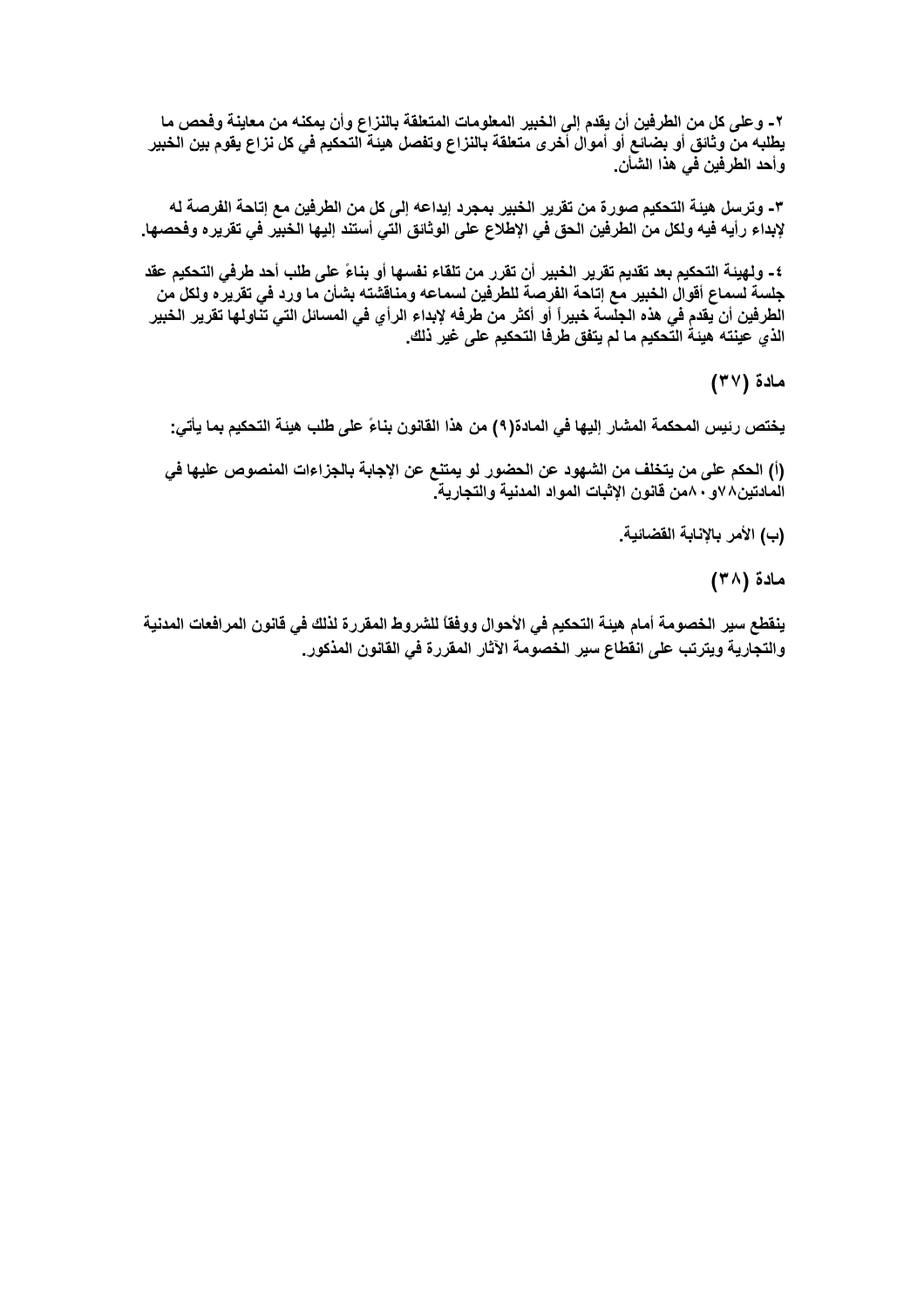## الباب الخامس

# حكم التحكيم وإنهاء الإجراءات

#### مادة (٣٩)

١- تطبق هيئة التحكيم على موضوع النزاع القواعد التي يتفق عليها الطرفان وإذا إتفقا على تطبيق قانون دولة معينة اتبعت القواعد الموضوعية فيه دون القواعد الخاصة بتنازع القوانين ما لم يتفق على غير ذلك.

٢- وإذا لم يتفق الطرفان على القواعد القانونية واجبة التطبيق على موضوع النزاع طبقت هيئة التحكيم القواعد الموضوعية في القانون الذي ترى أنه الأكثر اتصالاً بالنزاع.

٣- يجب أن تراعى هيئة التحكيم عند الفصل في موضوع النزاع شروط العقد محل النزاع والأعراف الجارية في نوع المعاملة.

٤- يجوز لهيئة التحكيم - إذا إتفق طرفاً التحكيم صراحة على تفويضها بالصلح - أن تفصل في موضوع النزاع على مقتضى قواعد العدالة والإنصاف دون التقيد بأحكام القانون.

مادة (٤٠)

يصدر حكم هيئة التحكيم المشكلة من أكثر من محكم واحد بأغلبية الآراء بعد مداولة تتم علىالوجه الذي تحدده هيئة التحكيم ما لم يتفق طرفاً التحكيم على غير ذلك.

مادة (١ ٤ )

إذا إتفق الطرفان خلال إجراءات التحكيم على تسوية تنهى النزاع كان لهما أن يطلبا إثبات شروط التسوية أمام هيئة التحكيم التي يجب عليها في هذه الحالة أن تصدر قراراً يتضمن شروط التسوية وينهى الإجراءات ويكون لهذا القرار ما لأحكام المحكمين من قوة بالنسبة للتنفيذ.

مادة (٢ ٤ )

يجوز أن تصدر هيئة التحكيم أحكاماً وقتية أو في جزء من الطلبات وذلك قبل إصدار الحكم المنهي للخصومة كلها.

مادة (٤٣)

١- يصدر حكم التحكيم كتابة ويوقعه المحكمون وفى حالة تشكيل هيئة التحكيم من أكثر من محكم واحد يكتفى بتوقيعات أغلبية المحكمين بشرط أن تثبت في الحكم أسباب عدم توقيع الأقلية.

٢ ـ يجب أن يكون حكم التحكيم مسبباً إلا إذا إتفق طرفًا التحكيم على غير ذلك أو كان القانون الواجب التطبيق على إجراءات التحكيم لا يشترط ذكر أسباب الحكم.

٣- يجب أن يشتمل حكم التحكيم على أسماء الخصوم وعناوينهم وأسماء المحكمين وعناوينهم وجنسياتهم وصفاتهم وصورة من إتفاق التحكيم وملخص لطلبات الخصوم وأقوالهم ومستنداتهم ومنطوق الحكم وتاريخ ومكان إصداره وأسبابه إذا كان ذكرها واجباً.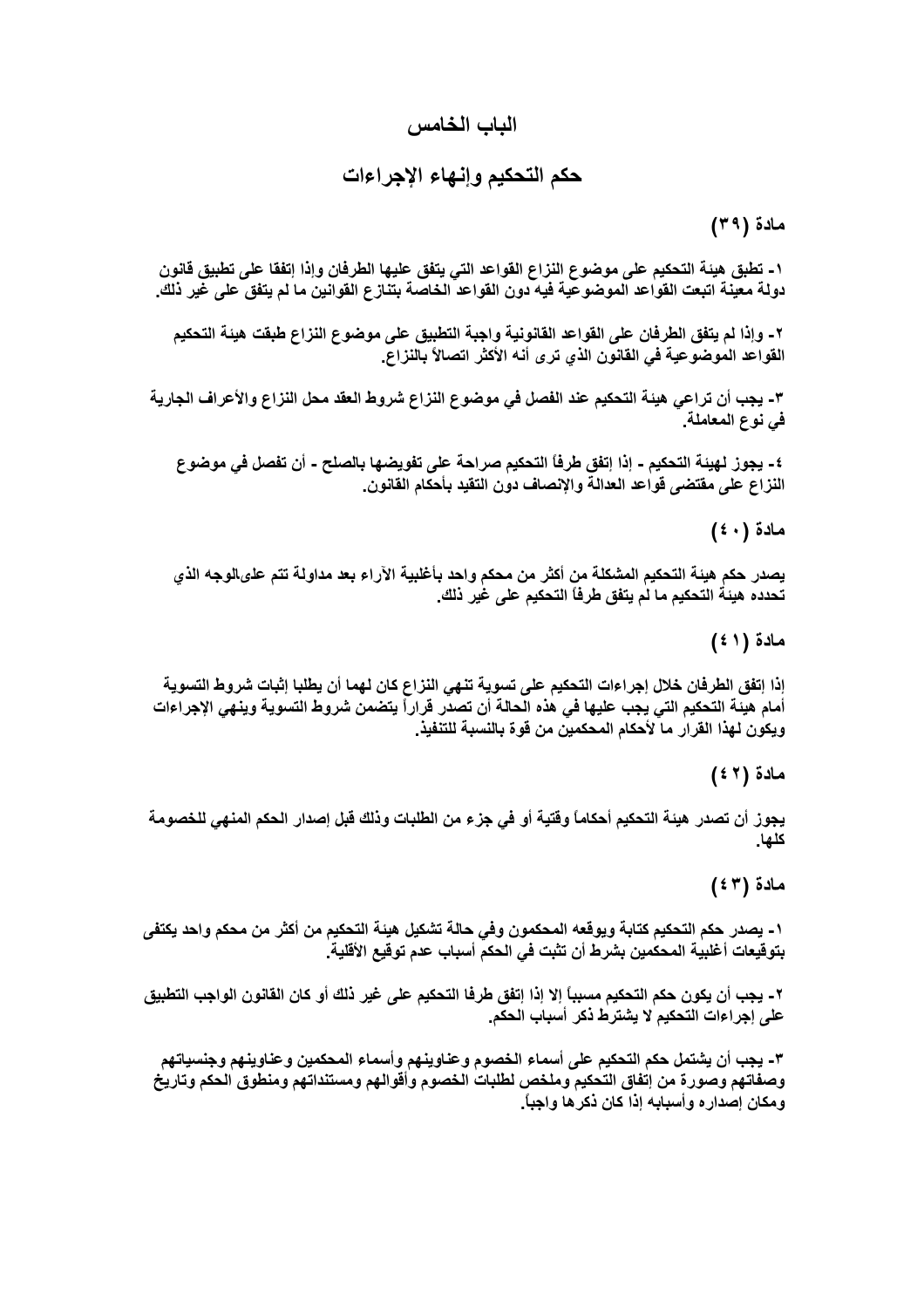مادة (٤٤)

١- تسلم هيئة التحكيم إلى كل من الطرفين صورة من حكم التحكيم موقعة من المحكمين الذين وافقوا عليه خلال ثلاثين يوما من تاريخ صدوره.

٢- ولا يجوز نشر حكم التحكيم أو نشر أجزاء منه إلا بموافقة طرفي التحكيم.

مادة (٥ ٤ )

١- على هيئة التحكيم إصدار الحكم المنهى للخصومة كلها خلال الميعاد الذي اتفق عليه الطرفان فإن لم يوجد إتفاق وجب أن يصدر الحكم خلال أثنى عثىر شهراً من تاريخ بدء إجراءات التحكيم وفي جميع الأحوال يجوز أن تقرر هيئة التحكيم مد الميعاد على ألا تزيد فترة المد على ستة أشهر ما لم يتفق الطرفان على مدة تزيد علم ذلك.

٢ ـ وإذا لم يصدر حكم التحكيم خلال الميعاد المشار إليه في الفترة السابقة جاز لأي من طرفي التحكيم أن يطلب من رئيس المحكمة المشار إليها في المادة(٩) من هذا القانون أن يصدر أمرا بتحديد ميعاد إضافي أو بإنـهاء إجراءات التحكيم ويكون لأي من الطرفين عندئذ رفع دعواه إلى المحكمة المختصة أصلأ بنظرها.

مادة (٢ ٤ )

إذا عرضت خلال إجراءات التحكيم مسألة تخرج عن ولاية هيئة التحكيم أو طعن بالتزوير في ورقة قدمت لها أو اتخذت إجراءات جنائية عن تزويرها أو عن فعل جنائي آخر لهيئة التخكيم الاستمرار في نظر موضوع النزاع إذا رأت أن الفصل في هذه المسألة أو في تزوير الورقة أو في الفعل الجنائي الآخر ليس لازماً للفصل في موضوع النزاع وإلا أوقفت الإجراءات حتى يصدر حكم نهائي في هذا الشأن ويترتب على ذلك وقف سريان الميعاد المحدد لإصدار حكم التحكيم.

هادة (٤٧)

يجب على من صدر حكم التحكيم لصالحه إيداع أصل الحكم أو صورة موقع منه باللغة التى صدر بها أو ترجمة باللغة العربية مصدقا عليها من جهة معتمدة إذا كان صادراً بلغة أجنبية وذلك في قلم كتاب المحكمة المشار اليها في المادة( ٩ ) من هذا القانون.

ويحرر كاتب المحكمة محضراً بهذا الإيداع ويجوز لكل من طرفي التحكيم طلب الحصول على صورة من هذا المحضر .

مادة (٤٨)

١- تنتهي إجراءات التحكيم بصدور الحكم المنهي للخصومة كلها أو بصدور أمر بإنهاء إجراءات التحكيم وفقاً للفقرة الثانية من المادة(٤٥) من هذا القانون كما تنتهي أيضاً بصدور قرار من هيئة التحكيم بإنهاء الإجراءات في الأحوال الآتية:

(أ) إذا إتفق الطرفان على إنهاء التحكيم.

(ب) إذا ترك المدعى خصومة التحكيم ما لم تقرر هيئة التحكيم بناءً على طلب المدعى عليه أن له مصلحة جدية في إستمرار الإجراءات حتى يحسم النزاع.

(ج) إذا رأت هيئة التحكيم لأي سبب آخر عدم جدوى استمرار إجراءات التحكيم أو استحالته.

٢- مع مراعاة أحكام المواد٩ ٤و ٥٠و ١ 0من هذا القانون تنتهي مهمة هيئة التحكيم بانتهاء إجراءات التحكيم.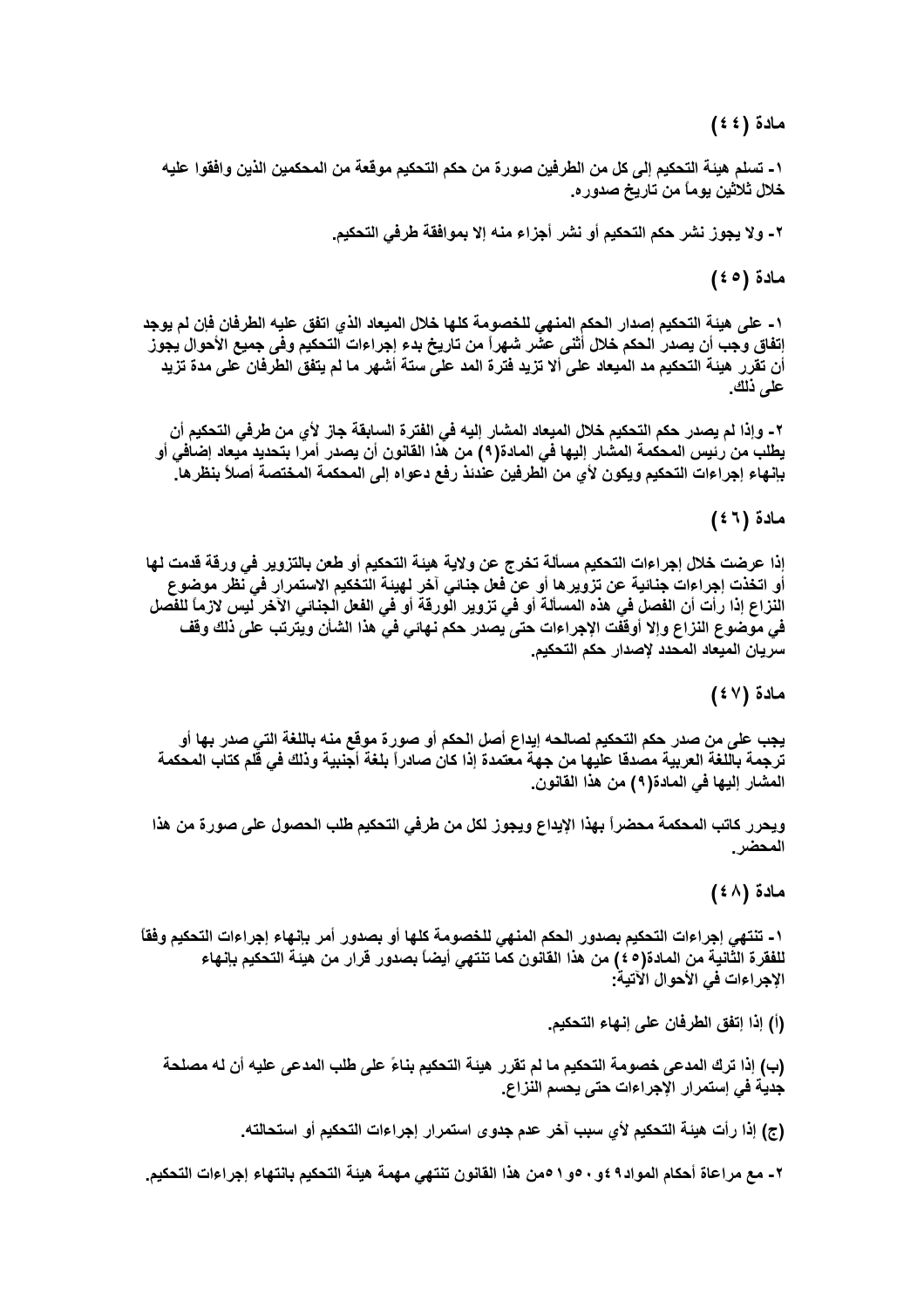مادة (٤٩)

١- يجوز لكل من طرفي التحكيم أن يطلب من هيئة التحكيم خلال الثلاثين يوماً التالية لتسلمه حكم التحكيم تفسير ما وقع في منطوقه من غموض ويجب على طلب التفسير إعلان الطرف الآخر بهذا الطلب قبل تقديمه لهيئة التحكيم.

٢ ـ يصدر التفسير كتابة خلال الثلاثين يوماً التالية لتاريخ تقديم طلب التفسير لـهيئة التحكيم ويجوز لـهذه الـهيئة مد هذا الميعاد ثلاثين يوماً إذا رأت ضرورة لذلك.

٣- ويعتبر الحكم الصادر بالتفسير متمماً لحكم التحكيم الذي يفسره وتسرى عليه أحكامه.

مادة (٥٠)

١- تتولى هيئة التحكيم تصحيح ما يقع في حكمها من أخطاء مادية بحتة كتابية أو حسابية وذلك بقرار تصدره من تلقاء نفسها أو بناءً على طلب أحد الخصوم وتجري هيئة التحكيم التصحيح من غير مرافعة خلال الثلاثين يوماً التالية لتاريخ صدور الحكم أو إيداع طلب التصحيح بحسب الأحوال ولها مد هذا الميعاد ثلاثين يوماً أخرى إذا رأت ضرورة لذلك.

٢- ويصدر قرار التصحيح كتابة من هيئة التحكيم ويعلن إلى الطرفين خلال ثلاثين يوماً من تاريخ صدوره وإذا تجاوزت هيئة التحكيم سلطتها في التصحيح جاز التمسك ببطلان هذا القرار بدعوى بطلان تسري عليها أحكام المادتين(١٥٣) ٤٥من هذا القانون.

مادة (٥١)

١- يجوز لكل من طرفي التحكيم ولو بعد إنتهاء ميعاد التحكيم أن يطلب من هيئة التحكيم خلال الثلاثين يوماً التالية لتسلمه حكم التحكيم إصدار حكم تحكيم إضافي في طلبات قدمت خلال الإجراءات وأغفلها حكم التحكيم: ويجب إعلان هذا الطلب إلى الطرف الآخر قبل تقديمه.

-2وتصدر هيئة التحكيم حكمها خلال ستين يوماً من تاريخ تقديم الطلب ويجوز لها مد هذا الميعاد ثلاثين يوما أخرى إذا رأت ضرورة لذلك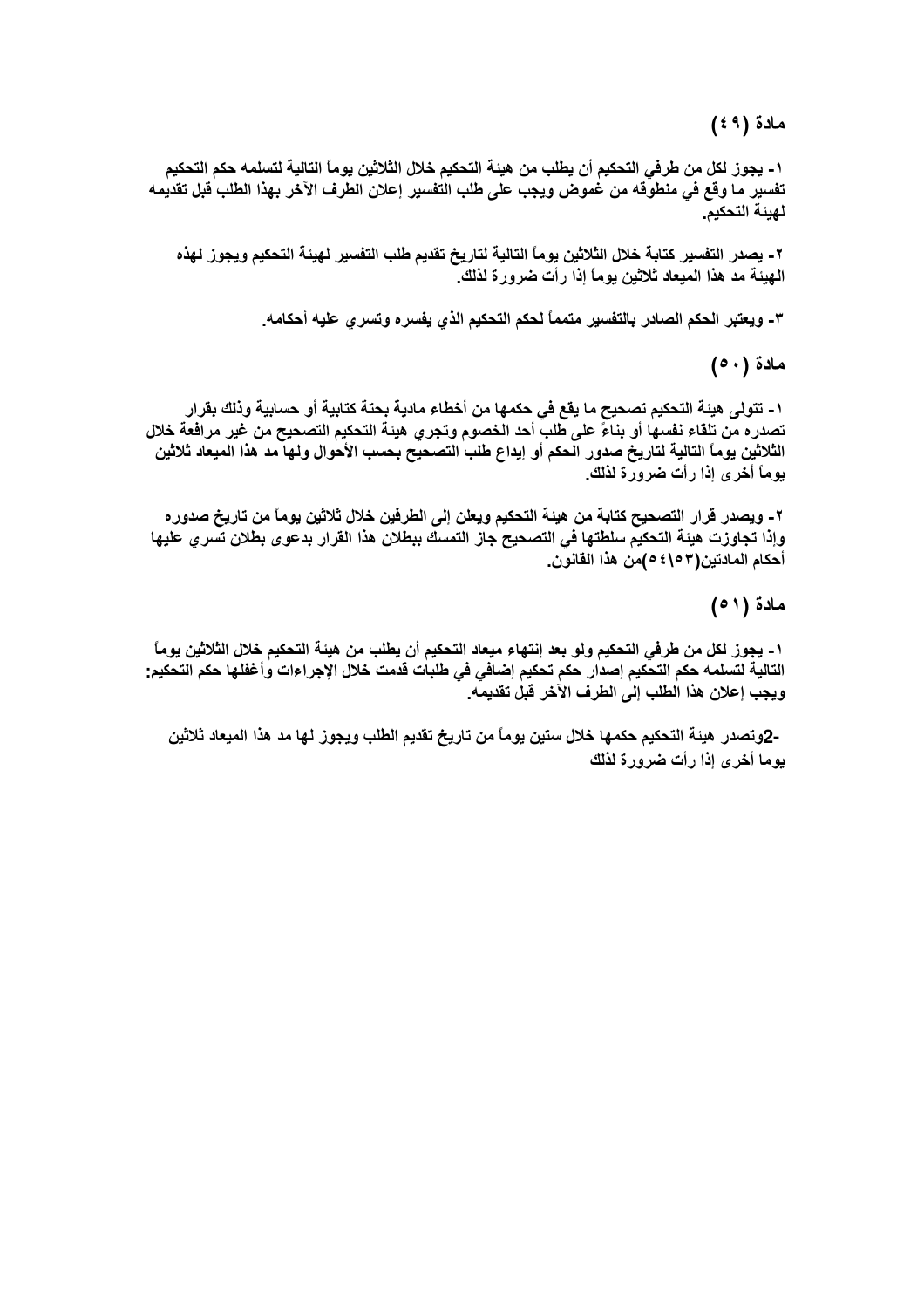#### الباب السادس

#### بطلان حكم التحكيم

مادة (٢٥)

١ ـ لا تقبل أحكام التحكيم التي تصدر طبقاً لأحكام هذا القانون المطعن فيها بأي طريق من طرق الطعن المنصوص عليها في قانون المرافعات المدنية والتجارية.

٢ ـ يجوز رفع دعوى بطلان حكم التحكيم وفقاً للأحكام المبينة في المادتين التاليتين.

مادة (٥٣)

١ ـ لا تقبل دعو ي بطلان حكم التحكيم إلا في الأحوال الآتية:

(أ) إذا لم يوجد إتفاق تحكيم أو كان هذا الإتفاق باطلاً أو قابلاً للإبطال أو سقط بإنتهاء مدته.

(ب) إذا كان أحد طرفي إتفاق التحكيم وقت إبرامه فاقد الأهلية أو ناقصها وفقاً للقانون الذي يحكم أهليته.

(ج) إذا تعذر على أحد طرفي التحكيم تقديم دفاعه بسبب عدم إعلانه إعلاناً صحيحاً بتعيين محكم أو بإجراءات التحكيم أو لأي سبب آخر خارج عن إرادته.

(د) إذا استبعد حكم التحكيم تطبيق القانون الذي اتفق الأطراف على تطبيقه على موضوع النزاع.

(ه) إذا تم تشكيل هيئة التحكيم أو تعيين المحكمين على وجه مخالف للقانون أو لإتفاق الطرفين.

(و) إذا فصل حكم التحكيم في مسائل لا يشملها إتفاق التحكيم أو جاوز حدود هذا الإتفاق ومع ذلك إذا أمكن فَصل أجزاء الحكم الخاصة بالمسائل الخاضعة للتحكيم عن أجزائه الخاصة بالمسائل غير الخاضعة له فلا يقع البطلان إلا على الأجزاء الأخيرة وحدها.

(ز) إذا وقع بطلان في حكم التحكيم أو كانت إجراءات التحكيم باطلة بطلاناً أثر فى الحكم.

٢ ـ وتقضى المحكمة التي تنظر دعوى البطلان من تلقاء نفسها ببطلان حكم التحكيم إذا تضمن ما يخالف النظام العام في جمهورية مصر العربية.

مادة ( ٤ ٥ )

١ ـ ترفع دعو ى بطلان حكم التحكيم خلال التسعين يومـًا التالية لتاريخ إعلان حكم التحكيم للمحكوم عليه ولا يحول دون قبول دعوى البطلان نزول مدعي البطلان عن حقه في رفعها قبل صدور حكم التحكيم.

٢ ـ تختص بدعوى البطلان في التحكيم التجاري الدولي المحكمة المشار إليها في المادة(٩) من هذا القانون وفى غير التحكيم التجاري الدولى يكون الإختصاص لمحكمة الدرجة الثانية التى تتبعها المحكمة المختصة ۖ أصلاً بنظر النزاع.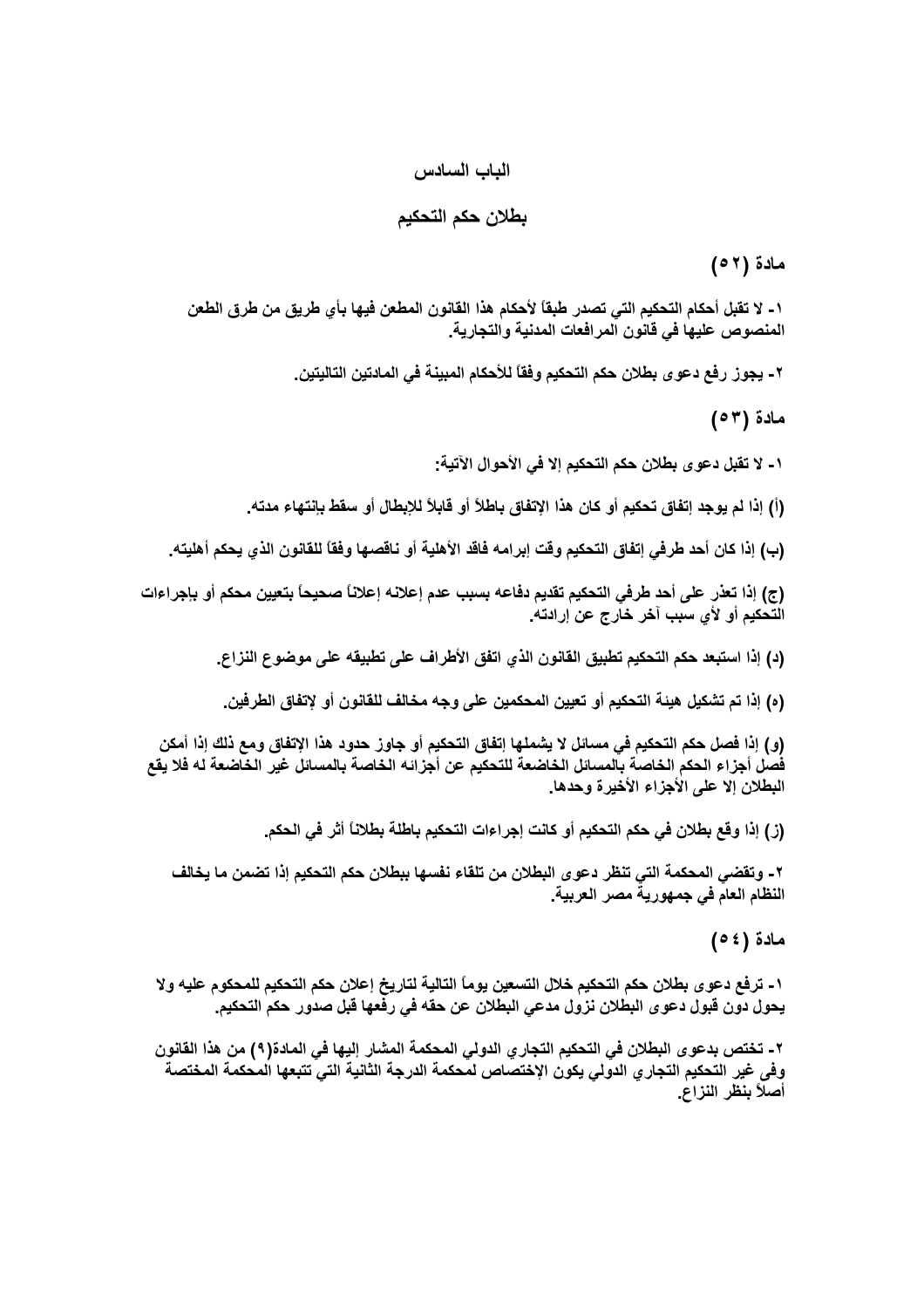## الباب السابع

حجية أحكام المحكمين وتنفيذها

مادة (٥٥)

تحوز أحكام المحكمين الصادرة طبقاً لهذا القانون حجية الأمر المقضى وتكون واجبة النفاذ بمراعاة الأحكام المنصوص عليها في هذا القانون.

مادة (٥٦)

يختص رئيس المحكمة المشار إليها في المادة( ٩) من هذا القانون أو من يندبه من قضاتها بإصدار الأمر بتنفيذ حكم المحكمين ويقدم طلب تنفيذ الحكم مرفقاً به ما يلي:

- ١- أصل الحكم أو صورة موقعة منه.
	- ٢- صورة من إتفاق التحكيم.
- ٣- ترجمة مصدق عليها من جهة معتمدة إلى اللغة العربية لحكم التحكيم إذا لم يكن صادراً بها.

٤ ــ صورة من المحضر الدال على إيداع الحكم وفقاً للمادة(٤٧) من هذا القانون.

مادة (٥٧) لا يترتب على رفع دعوى البطلان وقف تنفيذ حكم التحكيم ومع ذلك يجوز للمحكمة أن تأمر بوقف التنفيذ إذا طلب المدعي ذلك في صحيفة الدعوى وكان الطلب مبنياً على أسباب جدية وعلى المحكمة الفصل في طلب وقف التنفيذُ خلال ستين يوماً من تاريخ أول جلسة محددة لنظره وإذا أمرت بوقف التنفيذ جاز لها أنّ تأمر بتقديم كفالة أو ضمان مالى و عليها إذا أمرت بوقف التنفيذ الفصل في دعوى البطلان ستة أشهر من تاريخ صدور هذا الأمر.

مادة (٥٨)

١ ـ لا يقبل تنفيذ حكم إذا لم يكن ميعاد رفع دعوى بطلان الحكم قد انقضى.

- ٢ لا يجوز الأمر بتنفيذ حكم التحكيم وفقاً لـهذا القانون إلا بـعد التحقيق مما يأتي:
- (أ) أنه لا يتعارض مع حكم سبق صدوره من المحاكم المصرية في موضوع النزاع.
	- (ب) أنه لا يتضمن ما يخالف النظام العام في جمهورية مصر العربية.
		- (ج) أنه قد تم إعلانه للمحكوم عليه إعلاناً صحيحاً.

٣- ولا يجوز التظلم من الأمر الصادر بتنفيذ حكم التحكيم أما الأمر الصادر برفض التنفيذ فيجوز التظلم منه إلى المحكمة المختصة وفقا لحكم المادة(٩) من هذا القانون خلال ثلاثين يوماً من تاريخ صدوره.